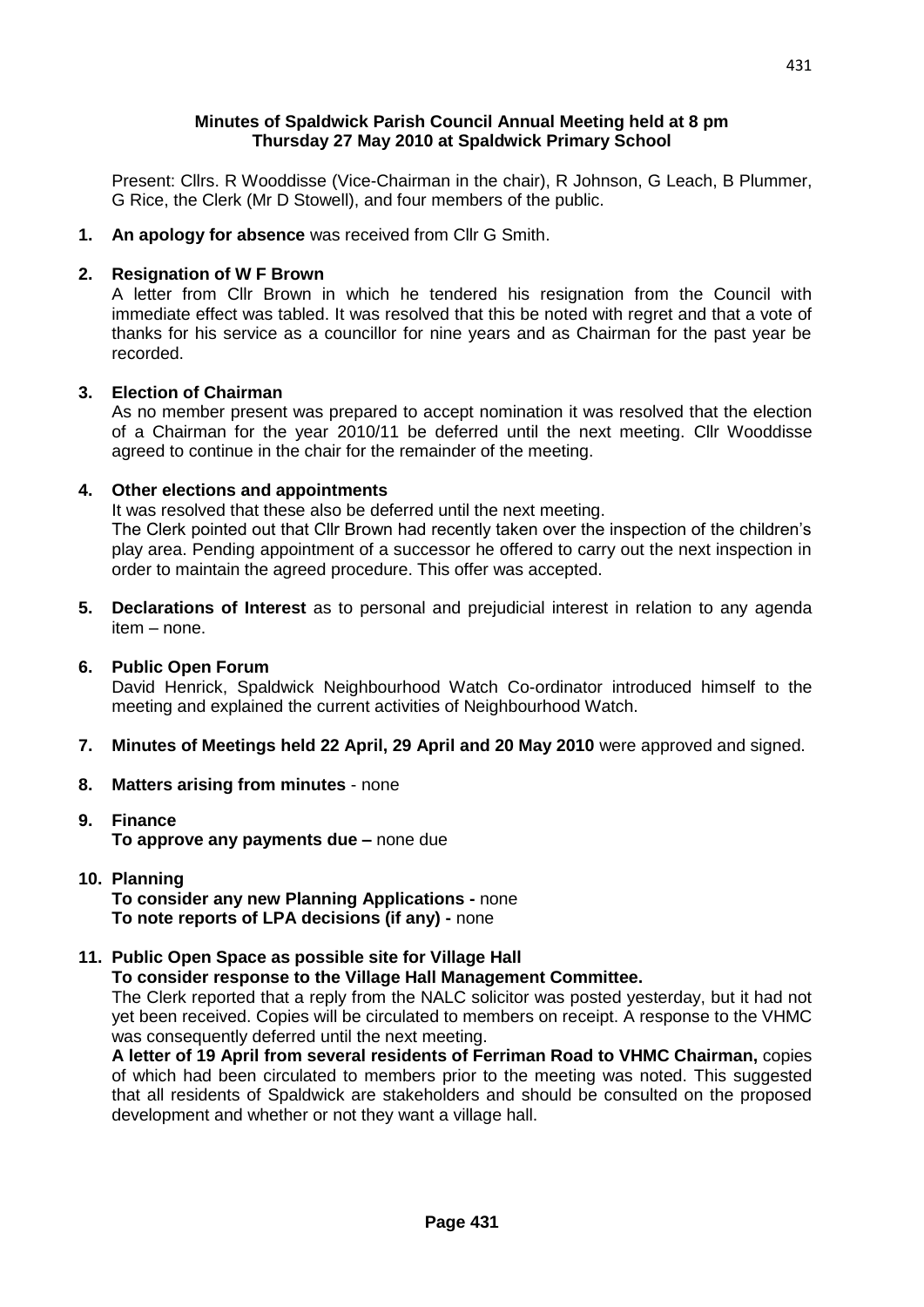# **12. Parish Plan**

## **Youth activities**

Sian Hooban gave a brief report on progress to date. She said that the committee is discussing with the young people of the village, the school and the County youth workers the form the youth group should take and where it should meet. In the meantime it is proposed to hire the County Connections Youth Bus for 4 sessions during the summer months at a cost of £123 per 2 hour session. Spaldwick Fund Raisers have offered to pay for two sessions if the Parish Council will match this.

Sian said that the committee is hoping that the group, which will cover ages 8 to16 will ultimately be able to use rooms at the School, including the Community Room, free of charge although they understand that they may have to pay for the opening and closing of the school building.

Having received this report, Cllr Plummer asked that the Community Room Users Group should be kept informed of the proposals to use the Community Room and of any difficulties they may have in its use; and the Council resolved that it would fund two sessions of the Youth Bus (approximate total: £250).

#### **Presentation to N W Hunts Neighbourhood Forum at Folksworth on 28 July**

Cllr Plummer reported that the Steering Group will give a presentation to the Forum with a view to obtaining endorsement and support from the authorities represented on the Neighbourhood Panel.

# **13. Environmental issues**

**Litter Picking -** It was noted that the litter and fly tipping in Cockway Lane had now been removed. A number of residents are currently picking up litter whilst out walking in and around the village, hence the streets and footpaths are now relatively clean. The Clerk reported that he was looking into the possibility of obtaining litter picking devices to help those who would find them helpful.

**Planting at village entrances -** Cllr Leach has discussed this matter with an "expert", and will report on his recommendations at the next meeting.

# **14. Correspondence**

# **Circulated 13/05/10**

The Clerk May 2010

Clerks & Councils Direct May 2010

Hinchingbrooke Next Steps project update 12\_05\_10

Cambridgeshire Libraries Doorstep Service Information leaflet

#### **Circulated 14/05/10**

Notes of NW Hunts Neighbourhood Forum 19 April 2010

Notice re Green Heart Environmental Exhibition 5 June 12.00 - 16.00, Burgess Hall, St Ives **Jointly Funded Minor Improvement Schemes – 2011/12 Bidding Round**

It was resolved that the Clerk should submit a bid on the same lines as last year, with additional supporting evidence on traffic flows and speed.

#### **15. Any other business**

**New road surface, Thrapston Road -** In response to an observation about the poor quality of the new surface, the Clerk said that he had discussed this with the County Highways Engineer, who explained that a new method of repair (RJ) had been used as a trial. It is noticeably bumpier to vehicle drivers, but tyre noise is less than on the adjoining sections of road. CCC Highways will monitor its wear properties during the coming months. Royston Avenue is also being resurfaced using the same process.

**Notice Board in Royston Avenue -** This board fell apart recently and is no longer in use. The Clerk stated that he had been approached by a resident of Spaldwick who has offered to repair it. Following a brief discussion the Clerk was asked to obtain prices for a new board to enable an informed decision to be made on the way forward.